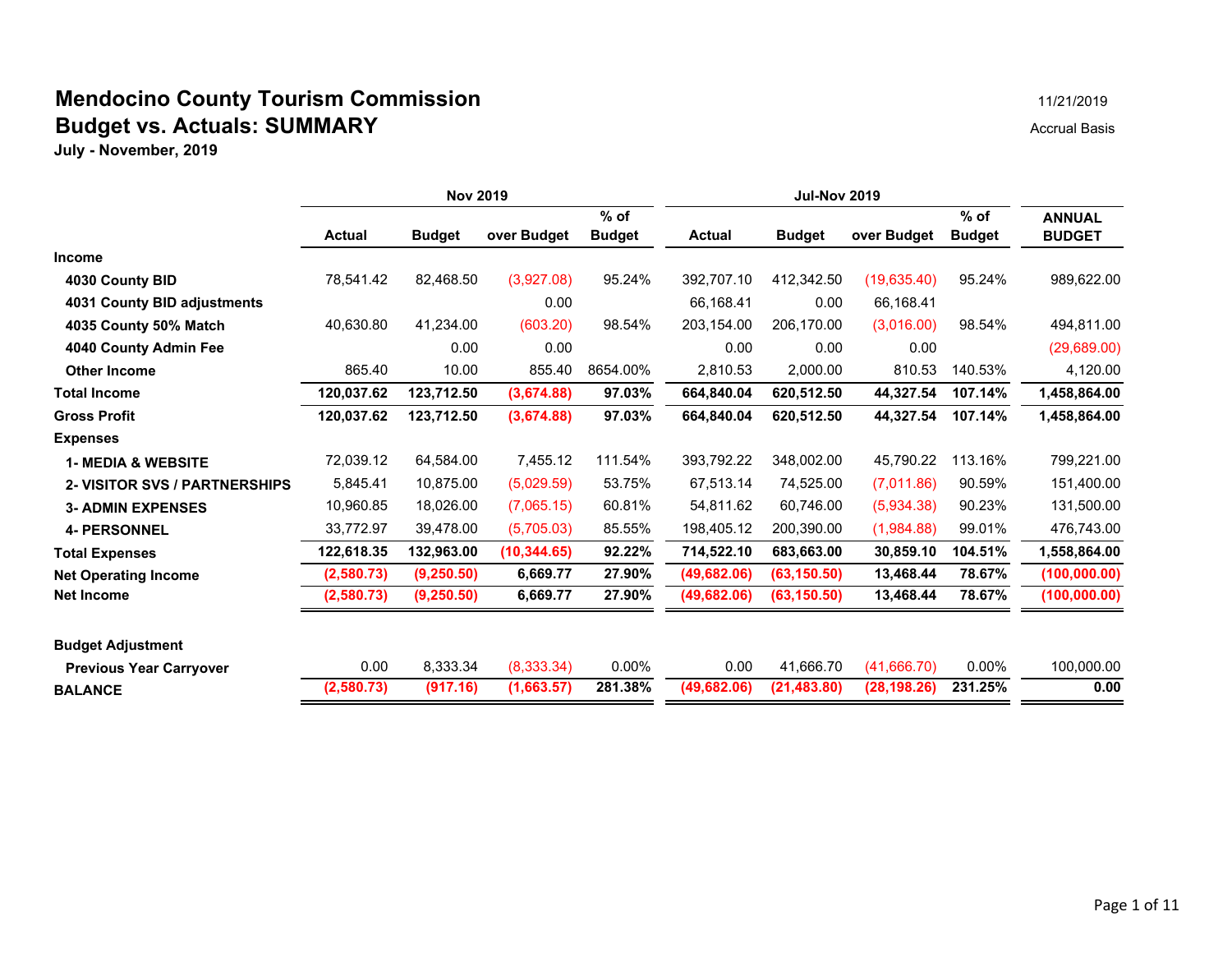#### **Mendocino County Tourism Commission** 11/21/2019 **Budget vs. Actuals** Accrual Basis Accrual Basis

|                                 | <b>Nov 2019</b> |               |             |                         | <b>Jul-Nov 2019</b> |               |              |                         |                                |
|---------------------------------|-----------------|---------------|-------------|-------------------------|---------------------|---------------|--------------|-------------------------|--------------------------------|
|                                 | <b>Actual</b>   | <b>Budget</b> | over Budget | $%$ of<br><b>Budget</b> | <b>Actual</b>       | <b>Budget</b> | over Budget  | $%$ of<br><b>Budget</b> | <b>ANNUAL</b><br><b>BUDGET</b> |
| <b>Income</b>                   |                 |               |             |                         |                     |               |              |                         |                                |
| 4030 County BID                 | 78,541.42       | 82,468.50     | (3,927.08)  | 95.24%                  | 392,707.10          | 412,342.50    | (19, 635.40) | 95.24%                  | 989,622.00                     |
| 4031 County BID adjustments     |                 |               | 0.00        |                         | 66,168.41           | 0.00          | 66,168.41    |                         |                                |
| 4035 County 50% Match           | 40,630.80       | 41,234.00     | (603.20)    | 98.54%                  | 203,154.00          | 206,170.00    | (3,016.00)   | 98.54%                  | 494,811.00                     |
| 4040 County Admin Fee           |                 | 0.00          | 0.00        |                         | 0.00                | 0.00          | 0.00         |                         | (29,689.00)                    |
| <b>Other Income</b>             |                 |               |             |                         |                     |               |              |                         |                                |
| 4830 Event Brochure Ads         | 850.00          | 0.00          | 850.00      |                         | 2,700.00            | 1,950.00      | 750.00       | 138.46%                 | 4,000.00                       |
| 4950 Interest Income            | 15.40           | 10.00         | 5.40        | 154.00%                 | 110.53              | 50.00         | 60.53        | 221.06%                 | 120.00                         |
| <b>Total Other Income</b>       | 865.40          | 10.00         | 855.40      | 8654.00%                | 2,810.53            | 2,000.00      | 810.53       | 140.53%                 | 4,120.00                       |
| Total Income                    | 120,037.62      | 123,712.50    | (3,674.88)  | 97.03%                  | 664,840.04          | 620,512.50    | 44,327.54    | 107.14%                 | 1,458,864.00                   |
| <b>Gross Profit</b>             | 120,037.62      | 123,712.50    | (3,674.88)  | 97.03%                  | 664,840.04          | 620,512.50    | 44,327.54    | 107.14%                 | 1,458,864.00                   |
| <b>Expenses</b>                 |                 |               |             |                         |                     |               |              |                         |                                |
| <b>1- MEDIA &amp; WEBSITE</b>   |                 |               |             |                         |                     |               |              |                         |                                |
| 50 Advertising / Media          |                 |               |             |                         |                     |               |              |                         |                                |
| 5130 Print & Online Advertising | 48,826.45       | 29,268.00     | 19,558.45   | 166.83%                 | 237,398.83          | 146,340.00    | 91,058.83    | 162.22%                 | 351,216.00                     |
| 5150 Ad Development/Design      |                 | 125.00        | (125.00)    | $0.00\%$                | 9,085.00            | 9,125.00      | (40.00)      | 99.56%                  | 10,000.00                      |
| 5170 Photography                |                 | 833.00        | (833.00)    | $0.00\%$                | 0.00                | 4,165.00      | (4, 165.00)  | $0.00\%$                | 10,000.00                      |
| 5240 Research & Development     |                 | 1,500.00      | (1,500.00)  | $0.00\%$                | 5,060.00            | 9,500.00      | (4,440.00)   | 53.26%                  | 20,000.00                      |
| 5280 Video Development          | 216.00          | 2,000.00      | (1,784.00)  | 10.80%                  | 17,489.07           | 19,400.00     | (1,910.93)   | 90.15%                  | 32,505.00                      |
| 5290 Marketing Contingency      | ,298.00         | 833.00        | 465.00      | 155.82%                 | 3,398.00            | 4,165.00      | (767.00)     | 81.58%                  | 10,000.00                      |
| Total 50 Advertising / Media    | 50,340.45       | 34.559.00     | 15,781.45   | 145.67%                 | 272,430.90          | 192,695.00    | 79,735.90    | 141.38%                 | 433,721.00                     |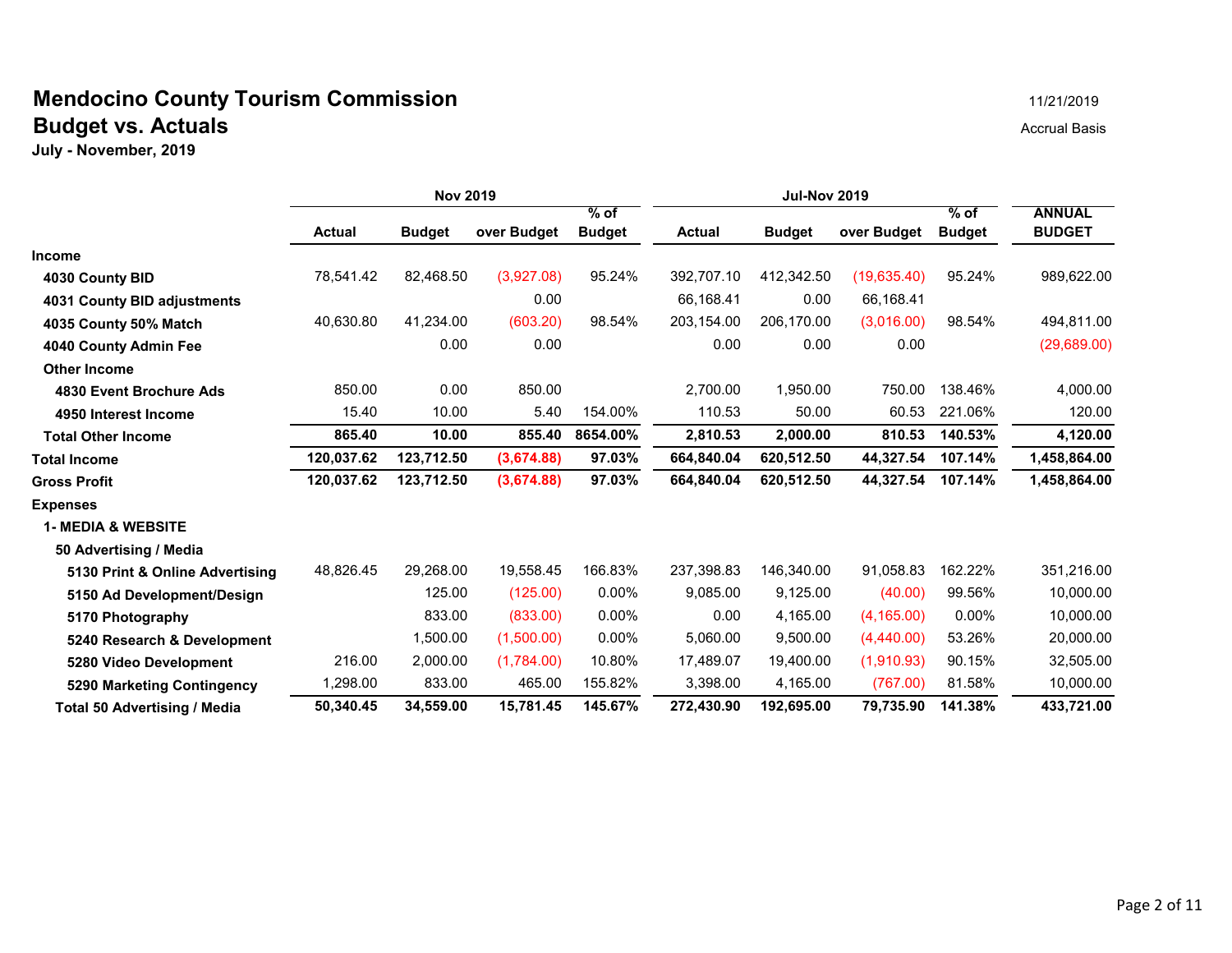## **Mendocino County Tourism Commission** 11/21/2019 11/21/2019 **Budget vs. Actuals** Accrual Basis Accrual Basis

|                                             | <b>Nov 2019</b> |               |             |                       | <b>Jul-Nov 2019</b> |               |              |                       |                                |
|---------------------------------------------|-----------------|---------------|-------------|-----------------------|---------------------|---------------|--------------|-----------------------|--------------------------------|
|                                             | <b>Actual</b>   | <b>Budget</b> | over Budget | % of<br><b>Budget</b> | <b>Actual</b>       | <b>Budget</b> | over Budget  | % of<br><b>Budget</b> | <b>ANNUAL</b><br><b>BUDGET</b> |
| 55 Marketing / Public Relations             |                 |               |             |                       |                     |               |              |                       |                                |
| <b>5510 Public Relations Contract</b>       | 7,500.00        | 8,208.00      | (708.00)    | 91.37%                | 37,500.00           | 41,040.00     | (3,540.00)   | 91.37%                | 98,500.00                      |
| 5520 Marketing Agency Contract              | 8,333.00        | 8,333.00      | 0.00        | 100.00%               | 41,665.00           | 41,665.00     | 0.00         | 100.00%               | 100,000.00                     |
| 5540 Clipping Service                       | 572.50          | 583.00        | (10.50)     | 98.20%                | 2,663.98            | 2,915.00      | (251.02)     | 91.39%                | 7,000.00                       |
| 5550 In-Market PR Stunts                    | 746.00          | 250.00        | 496.00      | 298.40%               | 1,271.50            | 1,250.00      | 21.50        | 101.72%               | 3,000.00                       |
| 5560 Media Events                           |                 | 292.00        | (292.00)    | 0.00%                 | 995.00              | 1,460.00      | (465.00)     | 68.15%                | 3,500.00                       |
| 5610 Travel -PR Related                     | 42.84           | 833.00        | (790.16)    | 5.14%                 | 3,555.43            | 4,165.00      | (609.57)     | 85.36%                | 10,000.00                      |
| 5680 Visiting Media FAM Expense             | 110.00          | 1,458.00      | (1,348.00)  | 7.54%                 | 1,017.19            | 7,290.00      | (6,272.81)   | 13.95%                | 17,500.00                      |
| <b>Total 55 Marketing / Public Relation</b> | 17,304.34       | 19,957.00     | (2,652.66)  | 86.71%                | 88,668.10           | 99,785.00     | (11, 116.90) | 88.86%                | 239,500.00                     |
| 57 Website Maint / Development              |                 |               |             |                       |                     |               |              |                       |                                |
| 5710 Interactive Media Coordinate           | 2,500.00        | 2,500.00      | 0.00        | 100.00%               | 12,500.00           | 12,500.00     | 0.00         | 100.00%               | 30,000.00                      |
| <b>5740 Content Creation</b>                |                 | 1,667.00      | (1,667.00)  | $0.00\%$              | 0.00                | 8,335.00      | (8,335.00)   | 0.00%                 | 20,000.00                      |
| 5750 Development/ Maintenance               | 1,656.00        | 1,667.00      | (11.00)     | 99.34%                | 8,345.38            | 8,335.00      | 10.38        | 100.12%               | 20,000.00                      |
| 5780 Interactive Marketing                  | 88.95           | 208.00        | (119.05)    | 42.76%                | 444.75              | 1,040.00      | (595.25)     | 42.76%                | 2,500.00                       |
| Total 57 Website Maint / Developme          | 4,244.95        | 6,042.00      | (1,797.05)  | 70.26%                | 21,290.13           | 30,210.00     | (8,919.87)   | 70.47%                | 72,500.00                      |
| 58 Leisure / Group Sales                    |                 |               |             |                       |                     |               |              |                       |                                |
| 5810 Promotion Items, Booth Develop         |                 | 0.00          | 0.00        |                       | 7,466.48            | 5,000.00      | 2,466.48     | 149.33%               | 5,000.00                       |
| 5820 Consumer & Trade Shows                 |                 | 1,084.00      | (1,084.00)  | 0.00%                 | 540.75              | 5,420.00      | (4,879.25)   | 9.98%                 | 13,000.00                      |
| 5840 State Fair Exhibit                     |                 | 818.00        | (818.00)    | $0.00\%$              | 1,064.15            | 4,272.00      | (3,207.85)   | 24.91%                | 10,000.00                      |
| 5870 Shipping - Travel Shows                |                 | 292.00        | (292.00)    | $0.00\%$              | 0.00                | 1,460.00      | (1,460.00)   | 0.00%                 | 3,500.00                       |
| 5880 Travel - Leisure/Group Sales           | 149.38          | 833.00        | (683.62)    | 17.93%                | 1,526.71            | 4,165.00      | (2,638.29)   | 36.66%                | 10,000.00                      |
| 5885 Travel - Group FAMs                    |                 | 833.00        | (833.00)    | $0.00\%$              | 805.00              | 4,165.00      | (3,360.00)   | 19.33%                | 10,000.00                      |
| 5890 Misc. Sales Opportunities              |                 | 166.00        | (166.00)    | 0.00%                 | 0.00                | 830.00        | (830.00)     | 0.00%                 | 2,000.00                       |
| Total 58 Leisure / Group Sales              | 149.38          | 4,026.00      | (3,876.62)  | 3.71%                 | 11,403.09           | 25,312.00     | (13,908.91)  | 45.05%                | 53,500.00                      |
| <b>Total 1- MEDIA &amp; WEBSITE</b>         | 72,039.12       | 64.584.00     | 7.455.12    | 111.54%               | 393,792.22          | 348.002.00    | 45,790.22    | 113.16%               | 799,221.00                     |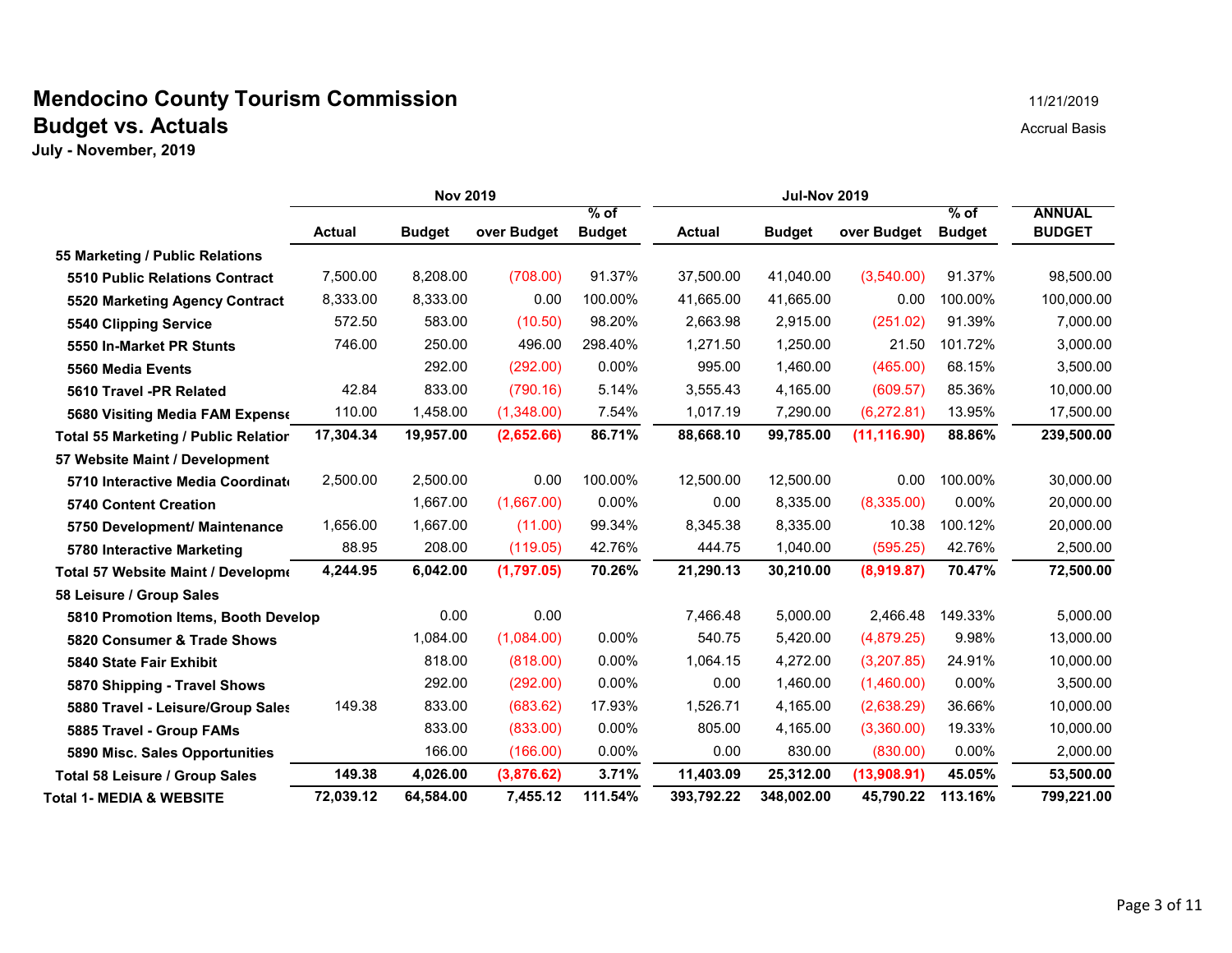#### **Mendocino County Tourism Commission** 11/21/2019 **Budget vs. Actuals** Accrual Basis Accrual Basis

|                                    | <b>Nov 2019</b> |               |             |                       | <b>Jul-Nov 2019</b> |               |             |                       |                                |
|------------------------------------|-----------------|---------------|-------------|-----------------------|---------------------|---------------|-------------|-----------------------|--------------------------------|
|                                    | <b>Actual</b>   | <b>Budget</b> | over Budget | % of<br><b>Budget</b> | <b>Actual</b>       | <b>Budget</b> | over Budget | % of<br><b>Budget</b> | <b>ANNUAL</b><br><b>BUDGET</b> |
| 2- VISITOR SVS / PARTNERSHIPS      |                 |               |             |                       |                     |               |             |                       |                                |
| <b>Partnerships</b>                |                 |               |             |                       |                     |               |             |                       |                                |
| 6550 Conferences & Seminars        |                 | 1,000.00      | (1,000.00)  | 0.00%                 | 8,318.89            | 5,000.00      | 3,318.89    | 166.38%               | 12,000.00                      |
| 6570 In-County Relations           | 280.00          | 500.00        | (220.00)    | 56.00%                | 2,596.82            | 2,500.00      | 96.82       | 103.87%               | 6,000.00                       |
| 6590 Memberships                   |                 | 625.00        | (625.00)    | 0.00%                 | 2,790.00            | 3,575.00      | (785.00)    | 78.04%                | 8,000.00                       |
| 6610 North Coast Tourism Council   |                 | 0.00          | 0.00        |                       | 11,000.00           | 11,000.00     | 0.00        | 100.00%               | 11,000.00                      |
| <b>Total Partnerships</b>          | 280.00          | 2,125.00      | (1,845.00)  | 13.18%                | 24,705.71           | 22,075.00     | 2,630.71    | 111.92%               | 37,000.00                      |
| <b>Visitor Services</b>            |                 |               |             |                       |                     |               |             |                       |                                |
| 6720 Event & Festival Guides       | 705.41          | 3,000.00      | (2, 294.59) | 23.51%                | 17,036.38           | 19,500.00     | (2,463.62)  | 87.37%                | 41,000.00                      |
| 6730 Incentives & Sponsorships     | 4,660.00        | 5,750.00      | (1,090.00)  | 81.04%                | 18,980.00           | 30,950.00     | (11,970.00) | 61.32%                | 71,400.00                      |
| 6770 Visitor Centers & Signage     | 200.00          | 0.00          | 200.00      |                       | 6,791.05            | 2,000.00      | 4,791.05    | 339.55%               | 2,000.00                       |
| <b>Total Visitor Services</b>      | 5,565.41        | 8,750.00      | (3, 184.59) | 63.60%                | 42,807.43           | 52,450.00     | (9,642.57)  | 81.62%                | 114,400.00                     |
| Total 2- VISITOR SVS / PARTNERSHII | 5,845.41        | 10,875.00     | (5,029.59)  | 53.75%                | 67,513.14           | 74,525.00     | (7,011.86)  | 90.59%                | 151,400.00                     |
| <b>3- ADMIN EXPENSES</b>           |                 |               |             |                       |                     |               |             |                       |                                |
| <b>General Admin</b>               |                 |               |             |                       |                     |               |             |                       |                                |
| 7010 Accounting                    | 367.50          | 8,500.00      | (8, 132.50) | 4.32%                 | 2,164.75            | 10,500.00     | (8,335.25)  | 20.62%                | 14,000.00                      |
| 7060 Bank Fees                     | 263.97          | 67.00         | 196.97      | 393.99%               | 263.97              | 335.00        | (71.03)     | 78.80%                | 800.00                         |
| 7080 Board Development             |                 | 416.00        | (416.00)    | $0.00\%$              | 35.25               | 2,080.00      | (2,044.75)  | 1.69%                 | 5,000.00                       |
| 7090 Copying & Printing            | 243.28          | 167.00        | 76.28       | 145.68%               | 897.17              | 835.00        | 62.17       | 107.45%               | 2,000.00                       |
| 7100 Dues & Subscriptions          | 814.83          |               | 814.83      |                       | 4,348.93            | 0.00          | 4,348.93    |                       |                                |
| 7130 Legal Fees                    |                 | 250.00        | (250.00)    | $0.00\%$              | 5,929.98            | 1,250.00      | 4,679.98    | 474.40%               | 3,000.00                       |
| 7140 Licenses & Permits            |                 | 0.00          | 0.00        |                       | 66.00               | 66.00         | 0.00        | 100.00%               | 100.00                         |
| <b>7150 Meeting Expenses</b>       | 752.46          | 417.00        | 335.46      | 180.45%               | 1,647.14            | 2,085.00      | (437.86)    | 79.00%                | 5,000.00                       |
| 7200 Office Expense                | 878.00          | 1,250.00      | (372.00)    | 70.24%                | 2,949.86            | 6,250.00      | (3,300.14)  | 47.20%                | 15,000.00                      |
| 7210 Postage & Shipping            | 304.39          | 1,250.00      | (945.61)    | 24.35%                | 1,205.75            | 6,250.00      | (5,044.25)  | 19.29%                | 15,000.00                      |
| <b>7280 Travel Expenses</b>        | 3,020.58        | 1,417.00      | 1,603.58    | 213.17%               | 8,919.06            | 7,085.00      | 1,834.06    | 125.89%               | 17,000.00                      |
| <b>Total General Admin</b>         | 6,645.01        | 13,734.00     | (7,088.99)  | 48.38%                | 28,427.86           | 36,736.00     | (8,308.14)  | 77.38%                | 76,900.00                      |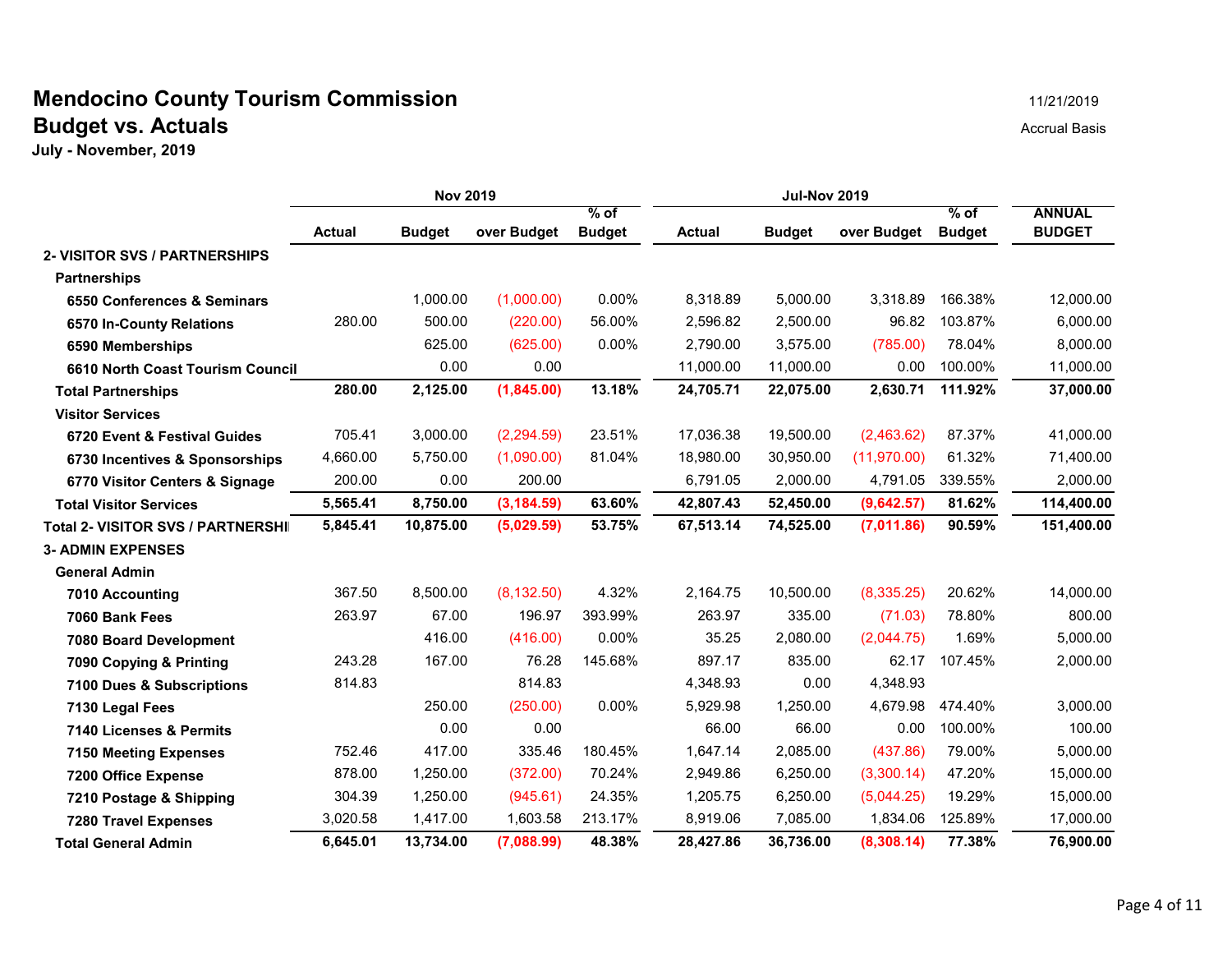#### **Mendocino County Tourism Commission** 11/21/2019 **Budget vs. Actuals** Accrual Basis Accrual Basis

| <b>Nov 2019</b><br><b>Jul-Nov 2019</b>                                                                                                           |                                |
|--------------------------------------------------------------------------------------------------------------------------------------------------|--------------------------------|
| % of<br>% of<br>over Budget<br><b>Budget</b><br>over Budget<br><b>Actual</b><br><b>Budget</b><br><b>Actual</b><br><b>Budget</b><br><b>Budget</b> | <b>ANNUAL</b><br><b>BUDGET</b> |
| <b>Occupancy Costs</b>                                                                                                                           |                                |
| 2,350.00<br>2,417.00<br>(67.00)<br>97.23%<br>11,930.00<br>12,085.00<br>(155.00)<br>98.72%<br><b>7650 Rent</b>                                    | 29,000.00                      |
| 0.00<br>0.00<br>2,126.31<br>2,450.00<br>(323.69)<br>86.79%<br>7660 Insurance                                                                     | 3,000.00                       |
| 292.00<br>47.41<br>116.24%<br>1,460.00<br>181.43%<br>339.41<br>2,648.84<br>1,188.84<br>7850 Repairs & Maintenance                                | 3,500.00                       |
| 0.00<br>0.00<br>62.58<br>100.00<br>(37.42)<br>62.58%<br>7890 Taxes                                                                               | 100.00                         |
| 813.03<br>833.00<br>97.60%<br>4,577.01<br>412.01<br>109.89%<br>(19.97)<br>4,165.00<br>7910 Telecommunication                                     | 10,000.00                      |
| 96.86%<br>532.08<br>750.00<br>(217.92)<br>70.94%<br>3,632.42<br>(117.58)<br>3,750.00<br>7950 Utilities                                           | 9,000.00                       |
| 281.32<br>281.32<br>1,406.60<br>0.00<br>1,406.60<br>7990 Depreciation Expense                                                                    |                                |
| 100.56%<br>4,315.84<br>4,292.00<br>23.84<br>26,383.76<br>24,010.00<br>2,373.76<br>109.89%<br><b>Total Occupancy Costs</b>                        | 54,600.00                      |
| 60.81%<br>90.23%<br>10,960.85<br>18,026.00<br>(7,065.15)<br>54,811.62<br>60,746.00<br>(5,934.38)<br><b>Total 3- ADMIN EXPENSES</b>               | 131,500.00                     |
| <b>4- PERSONNEL</b>                                                                                                                              |                                |
| (4,348.98)<br>86.68%<br>159,196.43<br>163,250.00<br>(4,053.57)<br>28,301.02<br>32,650.00<br>97.52%<br>8510 Salaries & Wages                      | 391,800.00                     |
| 0.00<br>0.00<br>8,257.66<br>0.00<br>8,257.66<br>8520 Paid Time Off                                                                               |                                |
| (412.08)<br>2,295.92<br>2,708.00<br>84.78%<br>13,629.08<br>13,540.00<br>89.08<br>100.66%<br>8530 Payroll Taxes                                   | 32,500.00                      |
| 51.00<br>51.00<br>261.00<br>0.00<br>261.00<br>8540 Payroll Processing Fees                                                                       |                                |
| 0.00<br>0.00<br>2,172.00<br>3,000.00<br>(828.00)<br>72.40%<br>8550 Workers Comp                                                                  | 3,000.00                       |
| 125.00<br>104.85%<br>12,875.00<br>625.00<br>104.85%<br>2,700.00<br>2,575.00<br>13,500.00<br>8570 Health Insurance                                | 30,900.00                      |
| 58.79<br>5.23%<br>58.79<br>5,625.00<br>(5,566.21)<br>1.05%<br>1,125.00<br>(1,066.21)<br>8580 Other Employee Benefits                             | 13,500.00                      |
| 200.00<br>295.00<br>(95.00)<br>67.80%<br>1,000.00<br>1,475.00<br>(475.00)<br>67.80%<br>8590 Contract Work                                        | 3,543.00                       |
| 166.24<br>125.00<br>41.24<br>132.99%<br>330.16<br>625.00<br>52.83%<br>(294.84)<br>8615 Employee Recruitment                                      | 1,500.00                       |
| 99.01%<br>33,772.97<br>39,478.00<br>(5,705.03)<br>85.55%<br>198,405.12<br>200,390.00<br>(1,984.88)<br><b>Total 4- PERSONNEL</b>                  | 476,743.00                     |
| 122,618.35<br>132,963.00<br>92.22%<br>714,522.10<br>683,663.00<br>104.51%<br>(10, 344.65)<br>30,859.10<br><b>Total Expenses</b>                  | 1,558,864.00                   |
| 78.67%<br>(2,580.73)<br>(9, 250.50)<br>6,669.77<br>27.90%<br>(63, 150.50)<br>13,468.44<br>(49, 682.06)<br><b>Net Operating Income</b>            | (100, 000.00)                  |
| 78.67%<br>(2,580.73)<br>(9,250.50)<br>27.90%<br>(49, 682.06)<br>(63, 150.50)<br>13,468.44<br>6,669.77<br><b>Net Income</b>                       | (100, 000.00)                  |
| <b>Budget Adjustment</b>                                                                                                                         |                                |
| 0.00%<br>0.00<br>8,333.34<br>(8, 333.34)<br>0.00%<br>0.00<br>41,666.70<br>(41,666.70)<br><b>Previous Year Carryover</b>                          | 100,000.00                     |
| (2,580.73)<br>281.38%<br>231.25%<br>(917.16)<br>(1,663.57)<br>(49, 682.06)<br>(21, 483.80)<br>(28, 198.26)<br><b>BALANCE</b>                     | 0.00                           |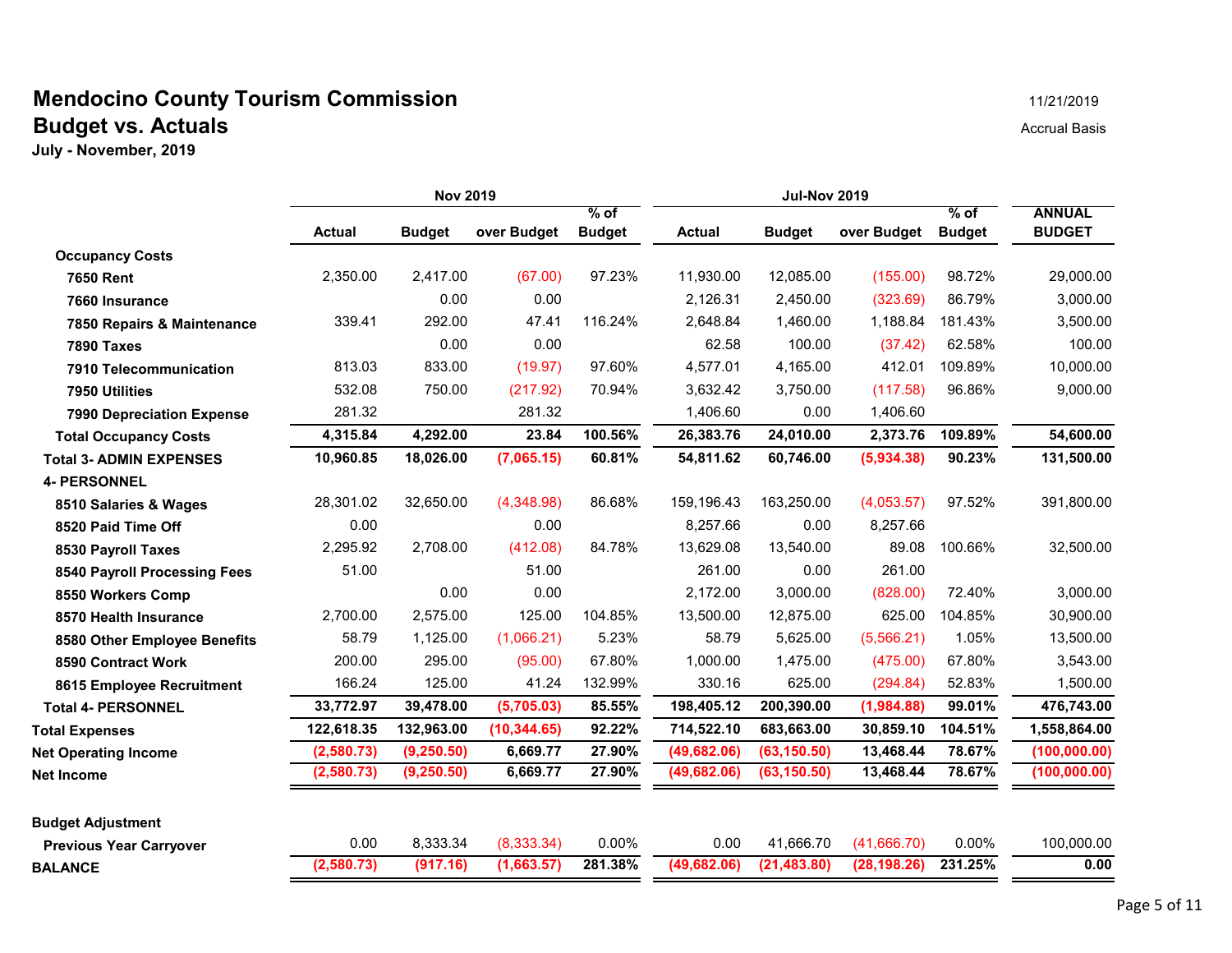# **Mendocino County Tourism Commission** 11/21/2019 **Balance Sheet** Accrual Basis **Balance Sheet**

**As of November 30, 2019**

|                                        | 2019        | As of Nov 30, As of Nov 30,<br>2018 | Change        | % Change   |
|----------------------------------------|-------------|-------------------------------------|---------------|------------|
| <b>ASSETS</b>                          |             |                                     |               |            |
| <b>Current Assets</b>                  |             |                                     |               |            |
| <b>Bank Accounts</b>                   |             |                                     |               |            |
| 1015 MLCU Checking                     | 432.65      | 80,131.70                           | (79,699.05)   | $-99.46\%$ |
| 1020 MLCU Savings                      | 50,972.19   | 132,402.21                          | (81, 430.02)  | $-61.50%$  |
| 1030 Cash drawer                       | 100.00      | 100.00                              | 0.00          | $0.00\%$   |
| <b>Total Bank Accounts</b>             | 51,504.84   | 212,633.91                          | (161, 129.07) | $-75.78%$  |
| <b>Accounts Receivable</b>             |             |                                     |               |            |
| <b>1100 Accounts Receivable</b>        | 542,037.31  | 548,345.04                          | (6,307.73)    | $-1.15%$   |
| <b>Total Accounts Receivable</b>       | 542,037.31  | 548,345.04                          | (6, 307.73)   | $-1.15%$   |
| <b>Other Current Assets</b>            |             |                                     |               |            |
| <b>1230 Prepaid Expenses</b>           | 15,840.00   | 7,135.00                            | 8,705.00      | 122.00%    |
| 1250 Refundable Deposits               | 4,150.00    | 4.636.00                            | (486.00)      | $-10.48%$  |
| <b>Total Other Current Assets</b>      | 19,990.00   | 11,771.00                           | 8,219.00      | 69.82%     |
| <b>Total Current Assets</b>            | 613,532.15  | 772,749.95                          | (159, 217.80) | $-20.60%$  |
| <b>Fixed Assets</b>                    |             |                                     |               |            |
| 1510 Furniture and Equipment           | 64,723.50   | 56,760.92                           | 7,962.58      | 14.03%     |
| <b>1600 Accumulated Depreciation</b>   | (50,077.38) | (46,903.79)                         | (3, 173.59)   | $-6.77%$   |
| <b>Total Fixed Assets</b>              | 14,646.12   | 9,857.13                            | 4,788.99      | 48.58%     |
| <b>TOTAL ASSETS</b>                    | 628,178.27  | 782,607.08                          | (154, 428.81) | $-19.73%$  |
| <b>LIABILITIES AND EQUITY</b>          |             |                                     |               |            |
| <b>Liabilities</b>                     |             |                                     |               |            |
| <b>Current Liabilities</b>             |             |                                     |               |            |
| <b>Accounts Payable</b>                |             |                                     |               |            |
| 2000 Accounts Payable                  | 171,808.02  | 13,416.69                           | 158,391.33    | 1180.55%   |
| <b>Total Accounts Payable</b>          | 171,808.02  | 13,416.69                           | 158,391.33    | 1180.55%   |
| <b>Other Current Liabilities</b>       |             |                                     |               |            |
| <b>Payroll Liabilities</b>             |             |                                     |               |            |
| <b>2230 CA SUI / ETT</b>               | 111.21      | 399.00                              | (287.79)      | $-72.13%$  |
| 2240 FUTA Payable                      | 12.59       | 64.78                               | (52.19)       | $-80.56%$  |
| 2270 Accrued Payroll                   | 11,714.17   | 11,714.17                           | 0.00          | 0.00%      |
| 2275 Accrued PTO                       | 15,914.10   | 2,805.90                            | 13,108.20     | 467.17%    |
| <b>Total Payroll Liabilities</b>       | 27,752.07   | 14,983.85                           | 12,768.22     | 85.21%     |
| <b>Total Other Current Liabilities</b> | 27,752.07   | 14,983.85                           | 12,768.22     | 85.21%     |
| <b>Total Current Liabilities</b>       | 199,560.09  | 28,400.54                           | 171,159.55    | 602.66%    |
| <b>Total Liabilities</b>               | 199,560.09  | 28,400.54                           | 171,159.55    | 602.66%    |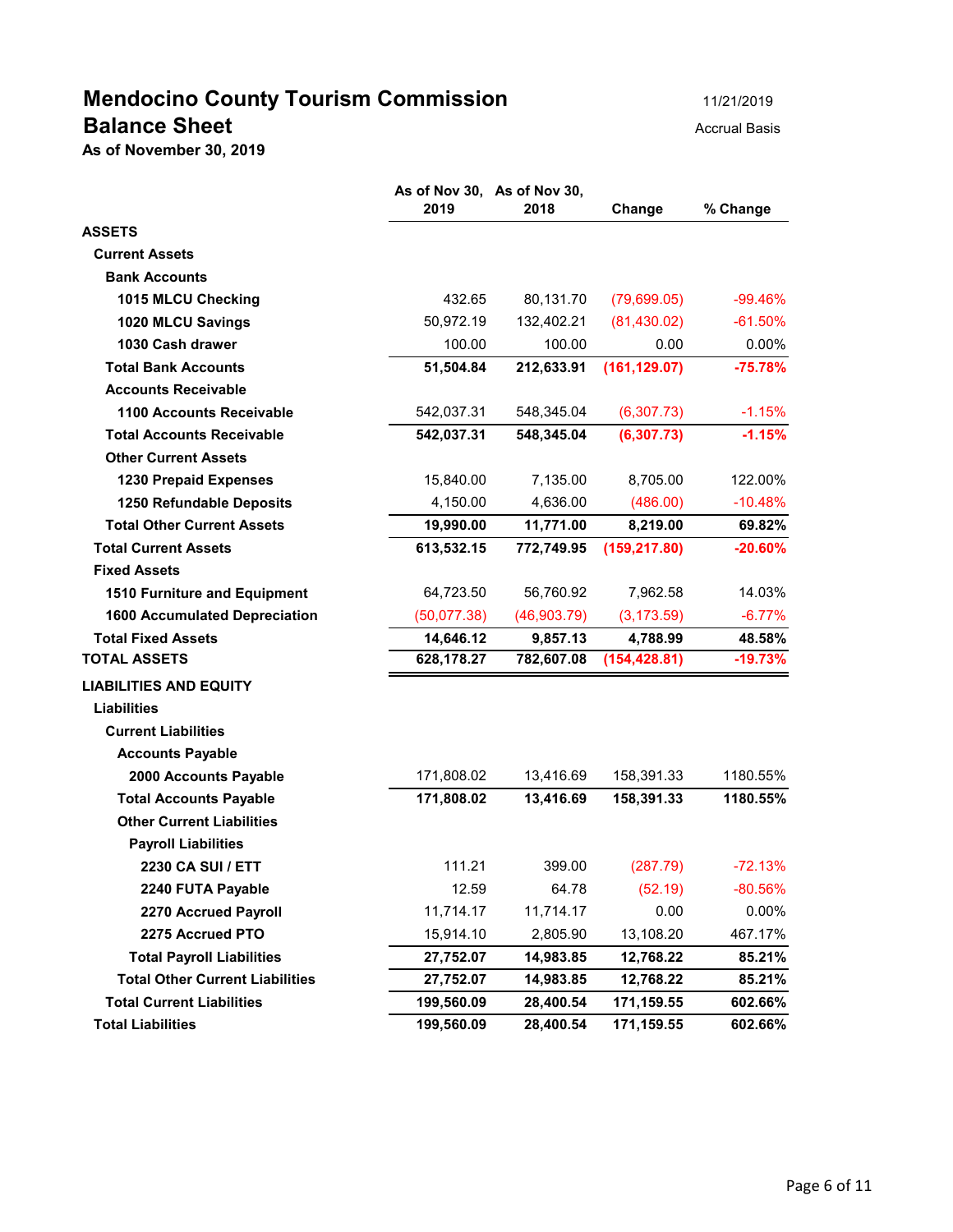# **Mendocino County Tourism Commission** 11/21/2019 **Balance Sheet** Accrual Basis Accrual Basis

**As of November 30, 2019**

|             |            |                                     | % Change    |
|-------------|------------|-------------------------------------|-------------|
|             |            |                                     |             |
| 152,650.09  | 132.044.00 | 20.606.09                           | 15.61%      |
| 325,650.15  | 482.201.07 | (156, 550.92)                       | $-32.47\%$  |
| (49,682.06) | 139,961.47 | (189, 643.53)                       | $-135.50\%$ |
| 428,618.18  | 754.206.54 | (325, 588.36)                       | $-43.17%$   |
| 628,178.27  | 782.607.08 | (154.428.81)                        | $-19.73%$   |
|             | 2019       | As of Nov 30, As of Nov 30,<br>2018 | Change      |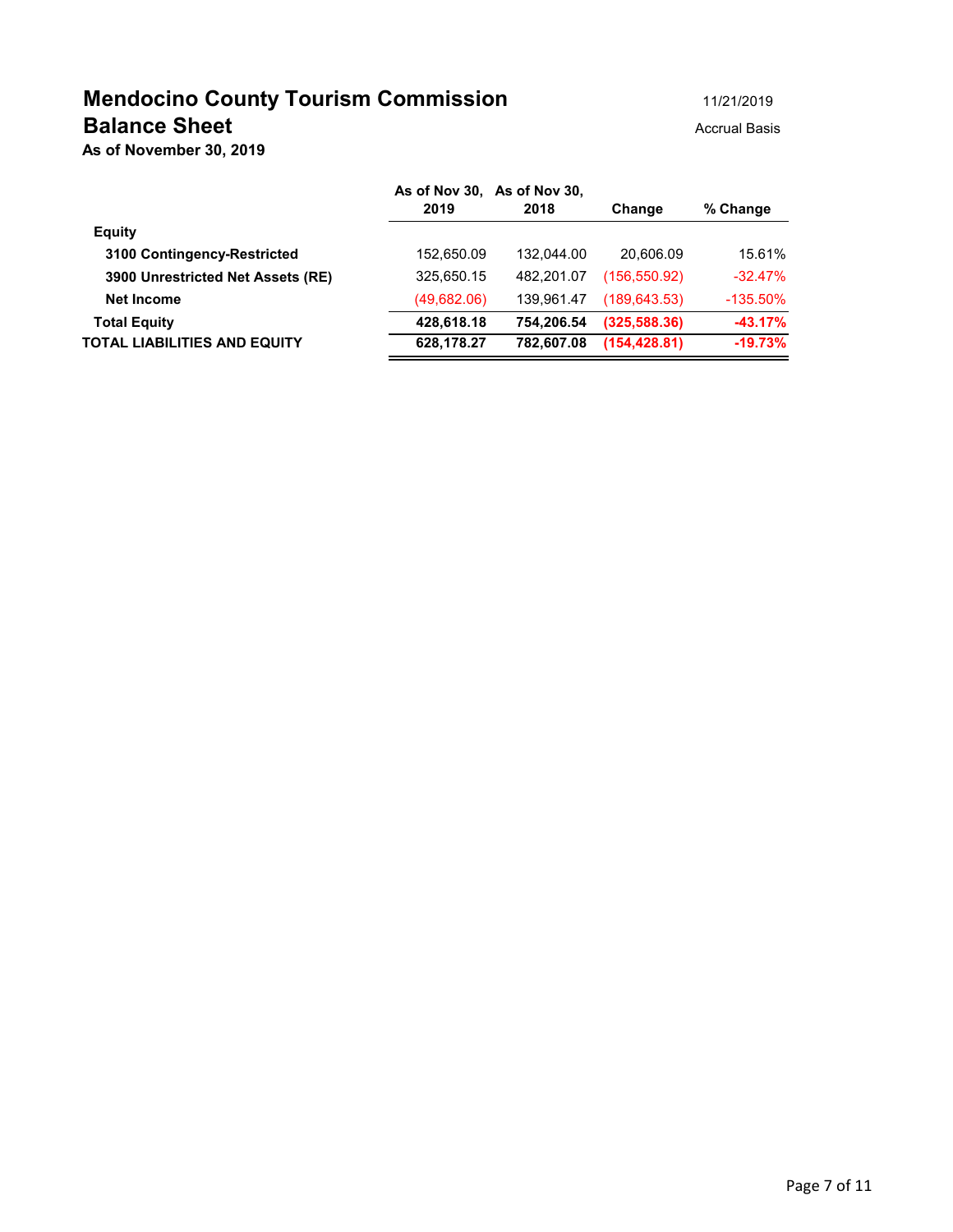# **Mendocino County Tourism Commission** 11/21/2019 **Profit and Loss Comparison Accrual Basis**

|  |  | 11/21/2019 |
|--|--|------------|
|  |  |            |

|                                              | Jul - Nov, 2019 Jul - Nov, 2018 |            | Change       | % Change    |
|----------------------------------------------|---------------------------------|------------|--------------|-------------|
| Income                                       |                                 |            |              |             |
| 4030 County BID                              | 392,707.10                      | 373,248.35 | 19,458.75    | 5.21%       |
| 4031 County BID adjustments                  | 66,168.41                       | 134,786.69 | (68, 618.28) | $-50.91%$   |
| 4035 County 50% Match                        | 203,154.00                      | 197,050.00 | 6,104.00     | 3.10%       |
| <b>Other Income</b>                          |                                 |            |              |             |
| 4830 Event Brochure Ads                      | 2,700.00                        | 1,350.00   | 1,350.00     | 100.00%     |
| 4950 Interest Income                         | 110.53                          | 116.20     | (5.67)       | $-4.88%$    |
| <b>Total Other Income</b>                    | 2,810.53                        | 1,466.20   | 1,344.33     | 91.69%      |
| <b>Total Income</b>                          | 664,840.04                      | 706,551.24 | (41,711.20)  | $-5.90%$    |
| <b>Gross Profit</b>                          | 664,840.04                      | 706,551.24 | (41,711.20)  | $-5.90%$    |
| <b>Expenses</b>                              |                                 |            |              |             |
| <b>1- MEDIA &amp; WEBSITE</b>                |                                 |            |              |             |
| 50 Advertising / Media                       |                                 |            |              |             |
| 5130 Print & Online Advertising              | 237,398.83                      | 83,019.51  | 154,379.32   | 185.96%     |
| 5150 Ad Development/Design                   | 9,085.00                        | 3,175.00   | 5,910.00     | 186.14%     |
| 5170 Photography                             |                                 | 24.00      | (24.00)      | $-100.00\%$ |
| 5240 Research & Development                  | 5,060.00                        | 10,000.00  | (4,940.00)   | $-49.40%$   |
| 5280 Video Development                       | 17,489.07                       | 216.00     | 17,273.07    | 7996.79%    |
| 5290 Marketing Contingency                   | 3,398.00                        |            | 3,398.00     |             |
| <b>Total 50 Advertising / Media</b>          | 272,430.90                      | 96,434.51  | 175,996.39   | 182.50%     |
| 55 Marketing / Public Relations              |                                 |            |              |             |
| <b>5510 Public Relations Contract</b>        | 37,500.00                       | 33,333.30  | 4,166.70     | 12.50%      |
| 5520 Marketing Agency Contract               | 41,665.00                       | 41,665.00  | 0.00         | 0.00%       |
| <b>5540 Clipping Service</b>                 | 2,663.98                        | 2,730.48   | (66.50)      | $-2.44%$    |
| 5550 In-Market PR Stunts                     | 1,271.50                        |            | 1,271.50     |             |
| 5560 Media Events                            | 995.00                          | 1,298.00   | (303.00)     | $-23.34%$   |
| 5610 Travel -PR Related                      | 3,555.43                        | 2,810.45   | 744.98       | 26.51%      |
| 5680 Visiting Media FAM Expenses             | 1,017.19                        | 1,120.25   | (103.06)     | $-9.20%$    |
| <b>Total 55 Marketing / Public Relations</b> | 88,668.10                       | 82,957.48  | 5,710.62     | 6.88%       |
| 57 Website Maint / Development               |                                 |            |              |             |
| 5710 Interactive Media Coordinator           | 12,500.00                       | 12,500.00  | 0.00         | $0.00\%$    |
| <b>5740 Content Creation</b>                 |                                 | 4,000.00   | (4,000.00)   | $-100.00\%$ |
| 5750 Development/ Maintenance                | 8,345.38                        | 8,461.02   | (115.64)     | $-1.37%$    |
| 5780 Interactive Marketing                   | 444.75                          | 622.80     | (178.05)     | $-28.59\%$  |
| Total 57 Website Maint / Development         | 21,290.13                       | 25,583.82  | (4, 293.69)  | $-16.78%$   |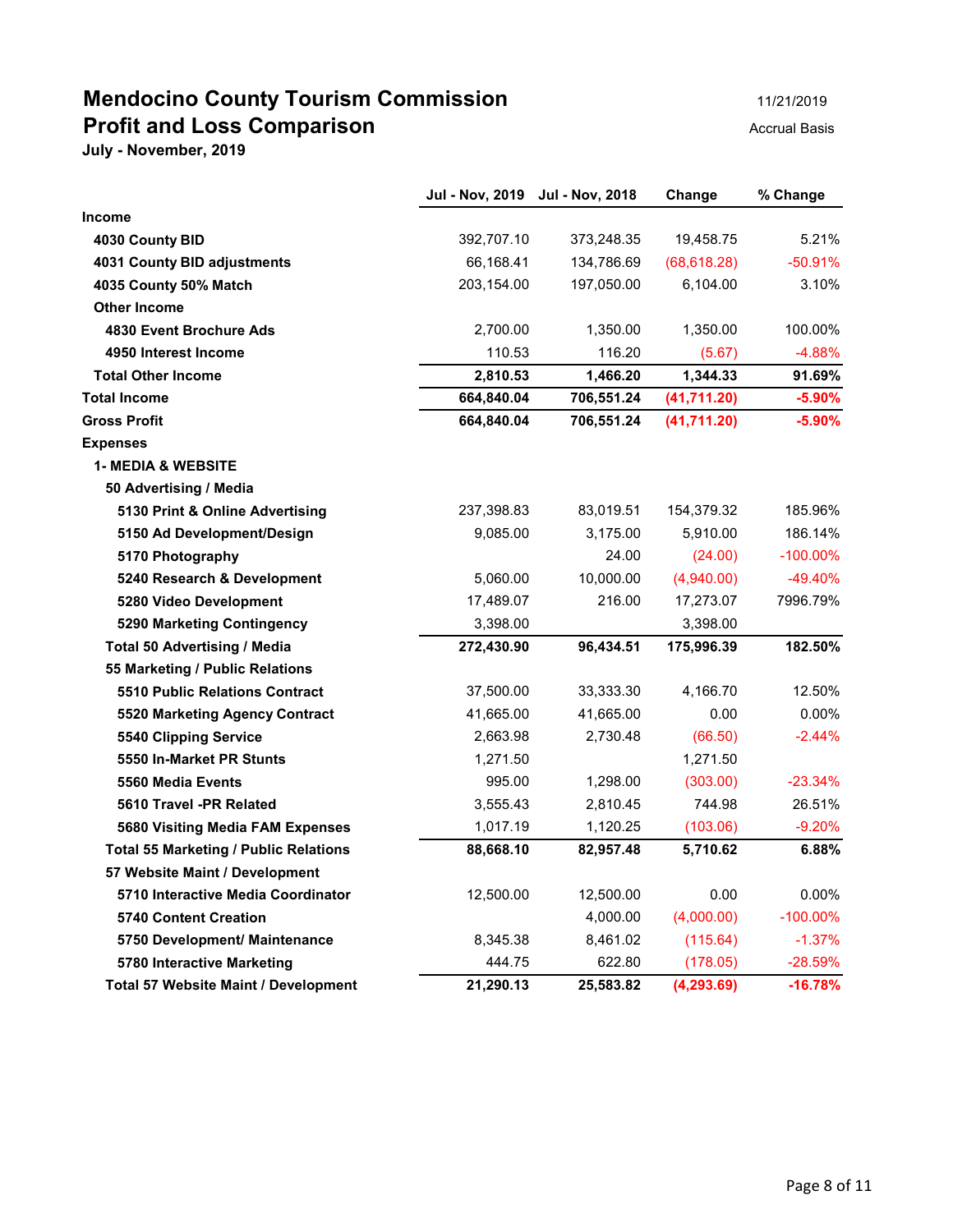## **Mendocino County Tourism Commission** 11/21/2019 **Profit and Loss Comparison** and **Profit and Loss Comparison**

|                                            | <b>Jul - Nov, 2019</b> | <b>Jul - Nov, 2018</b> | Change       | % Change    |
|--------------------------------------------|------------------------|------------------------|--------------|-------------|
| 58 Leisure / Group Sales                   |                        |                        |              |             |
| 5810 Promotion Items, Booth Develop        | 7,466.48               | 2,035.87               | 5,430.61     | 266.75%     |
| 5820 Consumer & Trade Shows                | 540.75                 | 13,267.10              | (12, 726.35) | $-95.92%$   |
| 5840 State Fair Exhibit                    | 1,064.15               | 1,618.87               | (554.72)     | $-34.27%$   |
| 5870 Shipping - Travel Shows               |                        | 760.69                 | (760.69)     | $-100.00\%$ |
| 5880 Travel - Leisure/Group Sales          | 1,526.71               | 5,833.79               | (4,307.08)   | $-73.83%$   |
| 5885 Travel - Group FAMs                   | 805.00                 | 1,061.08               | (256.08)     | $-24.13%$   |
| Total 58 Leisure / Group Sales             | 11,403.09              | 24,577.40              | (13, 174.31) | $-53.60%$   |
| <b>Total 1- MEDIA &amp; WEBSITE</b>        | 393,792.22             | 229,553.21             | 164,239.01   | 71.55%      |
| <b>2- VISITOR SVS / PARTNERSHIPS</b>       |                        |                        |              |             |
| <b>Partnerships</b>                        |                        |                        |              |             |
| 6550 Conferences & Seminars                | 8,318.89               | 1,415.00               | 6,903.89     | 487.91%     |
| 6570 In-County Relations                   | 2,596.82               | 1,068.80               | 1,528.02     | 142.97%     |
| 6590 Memberships                           | 2,790.00               | 4,530.00               | (1,740.00)   | $-38.41%$   |
| 6610 North Coast Tourism Council           | 11,000.00              | 11,000.00              | 0.00         | 0.00%       |
| <b>Total Partnerships</b>                  | 24,705.71              | 18,013.80              | 6,691.91     | 37.15%      |
| <b>Visitor Services</b>                    |                        |                        |              |             |
| 6720 Event & Festival Guides               | 17,036.38              | 9,826.48               | 7,209.90     | 73.37%      |
| 6730 Incentives & Sponsorships             | 18,980.00              | 74,110.00              | (55, 130.00) | $-74.39%$   |
| 6770 Visitor Centers & Signage             | 6,791.05               | 1,582.47               | 5,208.58     | 329.14%     |
| <b>Total Visitor Services</b>              | 42,807.43              | 85,518.95              | (42, 711.52) | $-49.94%$   |
| <b>Total 2- VISITOR SVS / PARTNERSHIPS</b> | 67,513.14              | 103,532.75             | (36,019.61)  | $-34.79%$   |
| <b>3- ADMIN EXPENSES</b>                   |                        |                        |              |             |
| <b>General Admin</b>                       |                        |                        |              |             |
| 7010 Accounting                            | 2,164.75               | 11,431.75              | (9,267.00)   | $-81.06%$   |
| 7060 Bank Fees                             | 263.97                 | 134.75                 | 129.22       | 95.90%      |
| 7080 Board Development                     | 35.25                  |                        | 35.25        |             |
| 7090 Copying & Printing                    | 897.17                 | 902.89                 | (5.72)       | $-0.63%$    |
| 7100 Dues & Subscriptions                  | 4,348.93               | 5,252.34               | (903.41)     | $-17.20%$   |
| 7130 Legal Fees                            | 5,929.98               |                        | 5,929.98     |             |
| 7140 Licenses & Permits                    | 66.00                  |                        | 66.00        |             |
| <b>7150 Meeting Expenses</b>               | 1,647.14               | 1,428.55               | 218.59       | 15.30%      |
| 7200 Office Expense                        | 2,949.86               | 12,499.03              | (9,549.17)   | $-76.40%$   |
| 7210 Postage & Shipping                    | 1,205.75               | 2,845.68               | (1,639.93)   | $-57.63%$   |
| <b>7280 Travel Expenses</b>                | 8,919.06               | 4,433.37               | 4,485.69     | 101.18%     |
| <b>Total General Admin</b>                 | 28,427.86              | 38,928.36              | (10, 500.50) | $-26.97%$   |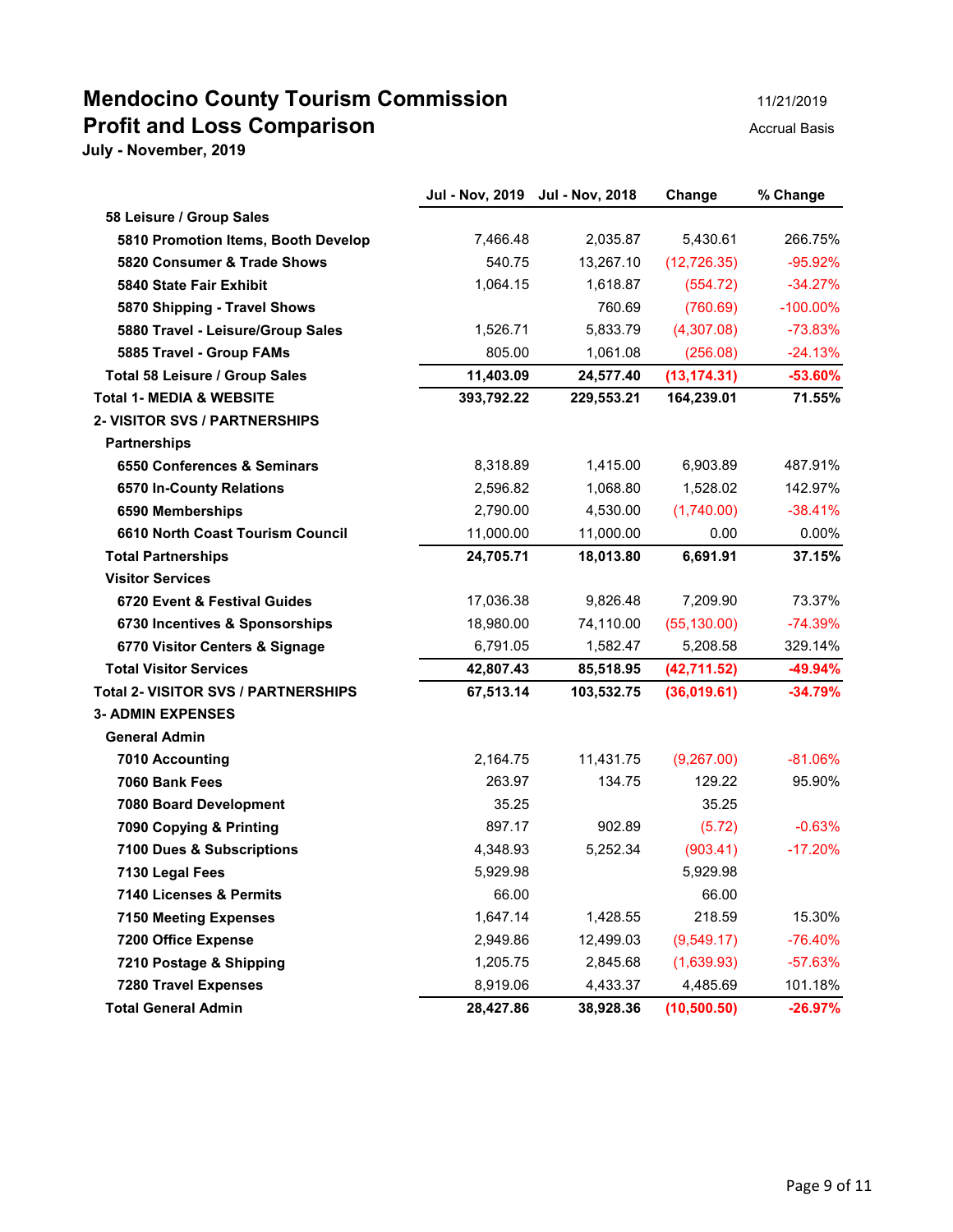# **Mendocino County Tourism Commission Profit and Loss Comparison Accrual Basis**

| 11/21/2019 |
|------------|
|------------|

|                                  | Jul - Nov, 2019 Jul - Nov, 2018 |            | Change        | % Change   |
|----------------------------------|---------------------------------|------------|---------------|------------|
| <b>Occupancy Costs</b>           |                                 |            |               |            |
| <b>7650 Rent</b>                 | 11,930.00                       | 14.000.00  | (2,070.00)    | $-14.79%$  |
| 7660 Insurance                   | 2.126.31                        | 2,329.14   | (202.83)      | $-8.71%$   |
| 7850 Repairs & Maintenance       | 2,648.84                        | 8,010.56   | (5,361.72)    | $-66.93%$  |
| 7890 Taxes                       | 62.58                           | 72.30      | (9.72)        | $-13.44%$  |
| 7910 Telecommunication           | 4,577.01                        | 2,919.98   | 1,657.03      | 56.75%     |
| 7950 Utilities                   | 3,632.42                        | 3,607.10   | 25.32         | 0.70%      |
| <b>7990 Depreciation Expense</b> | 1,406.60                        | 518.79     | 887.81        | 171.13%    |
| <b>Total Occupancy Costs</b>     | 26,383.76                       | 31,457.87  | (5,074.11)    | $-16.13%$  |
| <b>Total 3- ADMIN EXPENSES</b>   | 54,811.62                       | 70,386.23  | (15, 574.61)  | $-22.13%$  |
| <b>4- PERSONNEL</b>              |                                 |            |               |            |
| 8510 Salaries & Wages            | 159,196.43                      | 127,195.53 | 32,000.90     | 25.16%     |
| 8520 Paid Time Off               | 8,257.66                        | 5,210.04   | 3,047.62      | 58.50%     |
| 8530 Payroll Taxes               | 13,629.08                       | 11,559.71  | 2,069.37      | 17.90%     |
| 8540 Payroll Processing Fees     | 261.00                          | 208.25     | 52.75         | 25.33%     |
| 8550 Workers Comp                | 2,172.00                        | 1,950.00   | 222.00        | 11.38%     |
| 8570 Health Insurance            | 13,500.00                       | 12,390.00  | 1,110.00      | 8.96%      |
| 8580 Other Employee Benefits     | 58.79                           |            | 58.79         |            |
| 8590 Contract Work               | 1,000.00                        | 4,351.00   | (3,351.00)    | $-77.02%$  |
| 8615 Employee Recruitment        | 330.16                          | 253.05     | 77.11         | 30.47%     |
| <b>Total 4- PERSONNEL</b>        | 198,405.12                      | 163,117.58 | 35,287.54     | 21.63%     |
| <b>Total Expenses</b>            | 714,522.10                      | 566,589.77 | 147,932.33    | 26.11%     |
| <b>Net Operating Income</b>      | (49, 682.06)                    | 139,961.47 | (189, 643.53) | $-135.50%$ |
| <b>Net Income</b>                | (49, 682.06)                    | 139,961.47 | (189, 643.53) | $-135.50%$ |
|                                  |                                 |            |               |            |